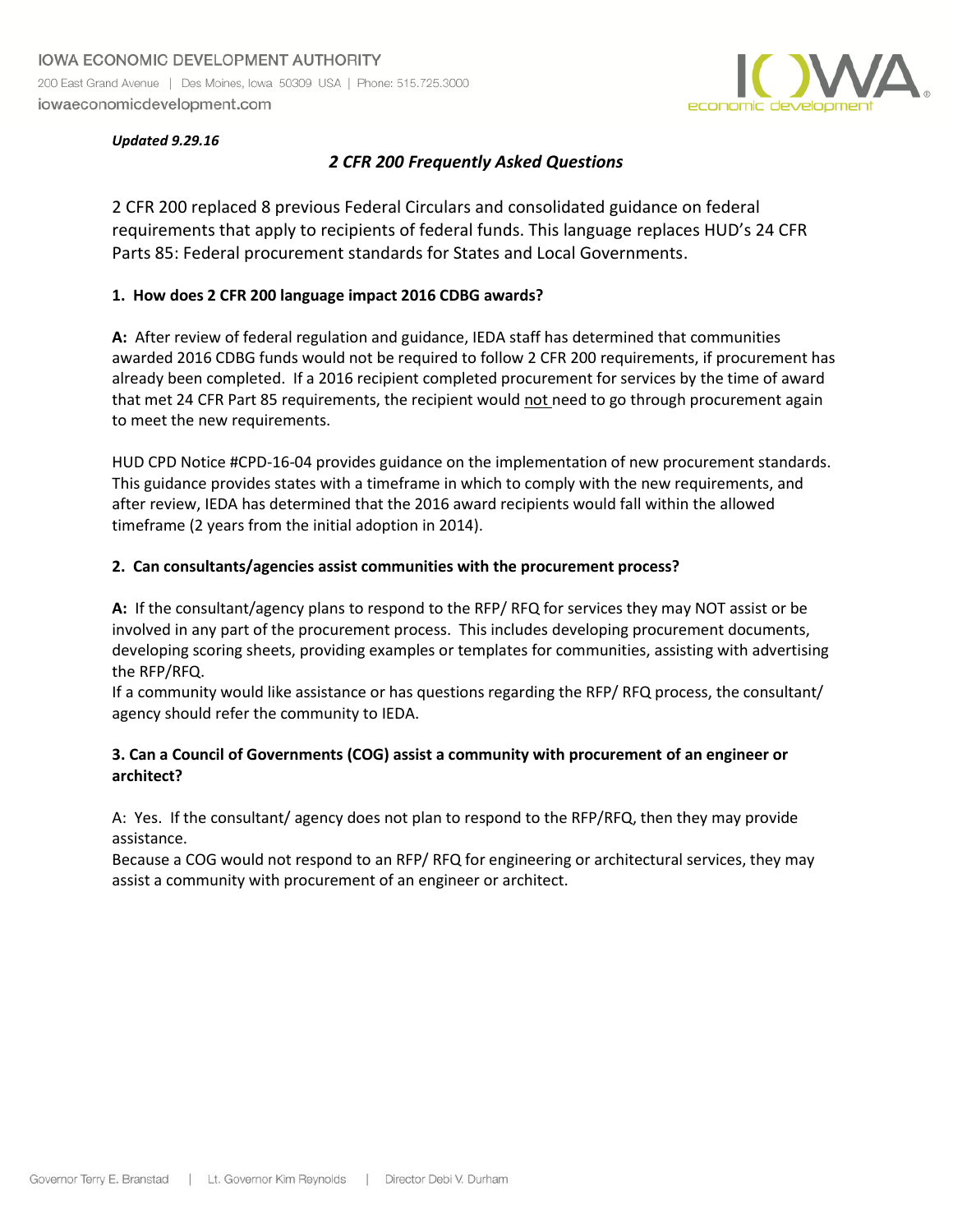# **4. If a community plans to seek CDBG funding, when should they complete procurement?**

**A:** Based on changes made in 2 CFR 200, communities should procure for ALL services at the time prior to applying for CDBG funds. This includes all engineering & architectural services, grant administration services, and technical services (if applying for CDBG housing funds):

- Communities should procure for preliminary design, final design, and construction management services at the same time, through one procurement process.
- Communities should procure for grant administration prior to applying for CDBG funds.
- Communities should procure for technical services (for housing projects) prior to applying for CDBG funds.

Note: A community may contract separately for services if those services are procured concurrently. For example, if a community procures for all engineering services for a project, the community may enter into separate contracts for preliminary design and final design. Procuring for all services at the same time would not require a city to enter into one contract for all services.

## **5. When is an engineer/ architect prohibited from bidding on an RFQ/RFP?**

#### **A:** 2 CFR 200.319 addresses this issue:

## *§ 200.319 Competition.*

*(a) All procurement transactions must be conducted in a manner providing full and open competition consistent with the standards of this section. In order to ensure objective contractor performance and eliminate unfair competitive advantage, contractors that develop or draft specifications, requirements, statements of work, and invitations for bids or requests for proposals must be excluded from competing for such procurements.* 

If an engineer/ architect assisted with any part of the RFP/ RFQ process, they cannot respond to that RFP/RFQ.

Note: IEDA must interpret this new 2 CFR language with respect to its formal effective date (7/1/2016) as well as with regard to any existing procurement completed in good faith under 24 CFR.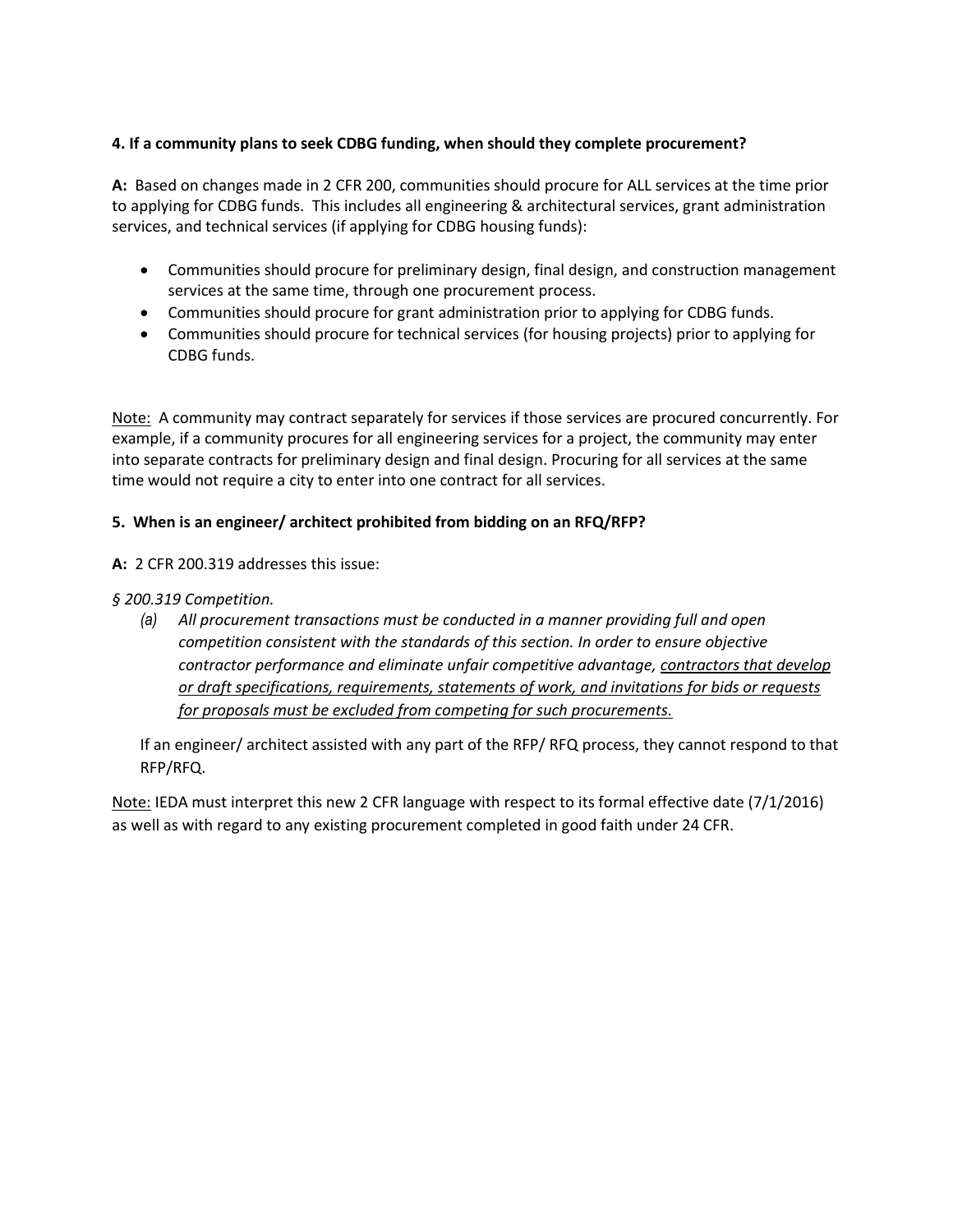# **6. How does 2 CFR 200 language impact 2017 and future applications that my agency is already working on?**

**A:** Please see the guidance below, originally emailed on 6/30/16, regarding 2017 CDBG & future applications:

## For 2017 and 2018 CDBG Application deadlines:

- Guidance for Administration and Technical Services Procurement:
	- **For projects that plan to apply in 2017**: Re-procure for ALL services following 2CFR 200 requirements.
- Guidance for Engineering and Architectural Procurement:
	- **For projects that have procured only preliminary designs and plan to apply in first or second quarter 2017:** Executed preliminary design contracts will remain effective. Procure for final and construction services following 2CFR 200 requirements prior to submitting an application.
	- **For projects that have only procured preliminary designs and plan to apply in third or fourth quarter 2017 and all of 2018:** Re-procure for ALL services, at the same time, following 2CFR 200 requirements.
	- **For projects that have not procured any services and plan to apply in 2017 or 2018:** Procure for ALL services, at the same time, following 2CFR 200 requirements prior to application: preliminary, final, construction services. This is the required method of procurement for future RFQs for CDBG projects.

**7. An engineer has previously prepared a study (PER or facility plan) for a community. The study discusses the proposed CDBG project, along with several other potential projects. The city is now procuring for engineering services for the CDBG project. Is the engineer that prepared the plan prohibited from responding to the RFP/ RFQ?** 

**A:** If the engineer has only developed a study and has not completed project specific work, then the engineer may respond to the RFP/ RFQ.

# **8. Where can communities find guidance on procurement for CDBG process?**

**A:** IEDA has developed instructions for communities to use when completing procurement for a CDBG application/ project. We have also developed templates or sample RFP/ RFQ documents that communities can use. These documents are available at [http://www.iowaeconomicdevelopment.com/Community/CDBG.](http://www.iowaeconomicdevelopment.com/Community/CDBG)